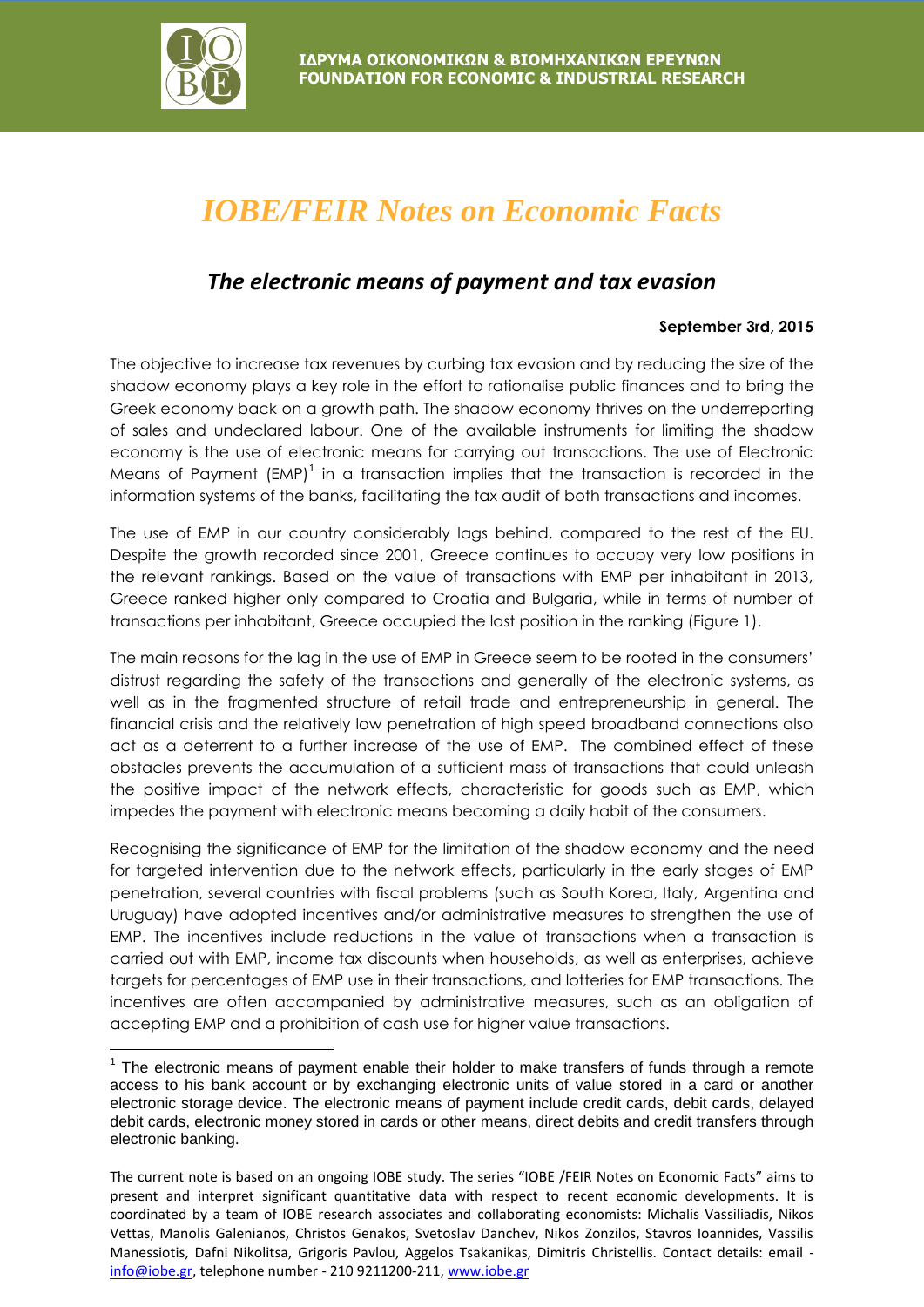

#### **Figure 1: Number of transactions with electronic means of payment per inhabitant (2013)**



**Source:** European Central Bank, **Data processing:** IOBE

l

Implementing a series of such measures in South Korea led to an increase in the share of card transactions in private consumption to over 65% in 2010, from 14.7% in 1999. In the same period, the total receipts deriving from income tax in the country were growing by 13.6% annually, significantly surpassing the pace of GDP growth (6.5% on average from 2000 to 2009). $^2$  Thus, the experience of South Korea offers indications for the significance of the contribution of electronic transactions in the reduction of tax evasion.

Moreover, the VAT gap is negatively correlated with the use of EMP. It is clear from the righthand chart of Figure 2, which shows the relation between the VAT gap (on the vertical axis) and the diffusion of EMP (on the horizontal axis) in the EU countries, that countries with a low number of EMP transactions per inhabitant also tend to have a higher VAT gap coefficient (correlation coefficient  $\rho = -0.57$ ).

Greece, in particular, occupies the third highest place, among 26 EU member-states with available data, based on the VAT gap, with 39%, behind Romania with 48% and Latvia with 41% (Figure 2, left-hand chart). At the same time, Greece significantly lags behind in the level of EMP diffusion.

In conclusion, higher rates of EMP use improve the transparency in the economy, as transactions carried out with EMP are recorded in the IT systems of the banking institutions, limiting the possibility to hide taxable assets. Meanwhile, the adoption of EMP on a larger scale contributes to the reduction of intermediary service cost, promotes the development of new services, intensifies competition in the markets for products and services and boosts consumption and economic activity.  $^{3,4}$  It is estimated that the growth in the use of cards has

<sup>2</sup> Jeon, B. M. (2013). Fight against Underground Economy: Credit card and cash receipt income deduction policy. Korea Institute of Public Finance.

 $3$  Schneider, F. (2013). The Shadow Economy in Europe. Using payment systems to combat the shadow economy. ATKearny

<sup>4</sup> Rogoff, K. (2014). Costs and benefits to phasing out paper currency, NBER Working Papers 20126